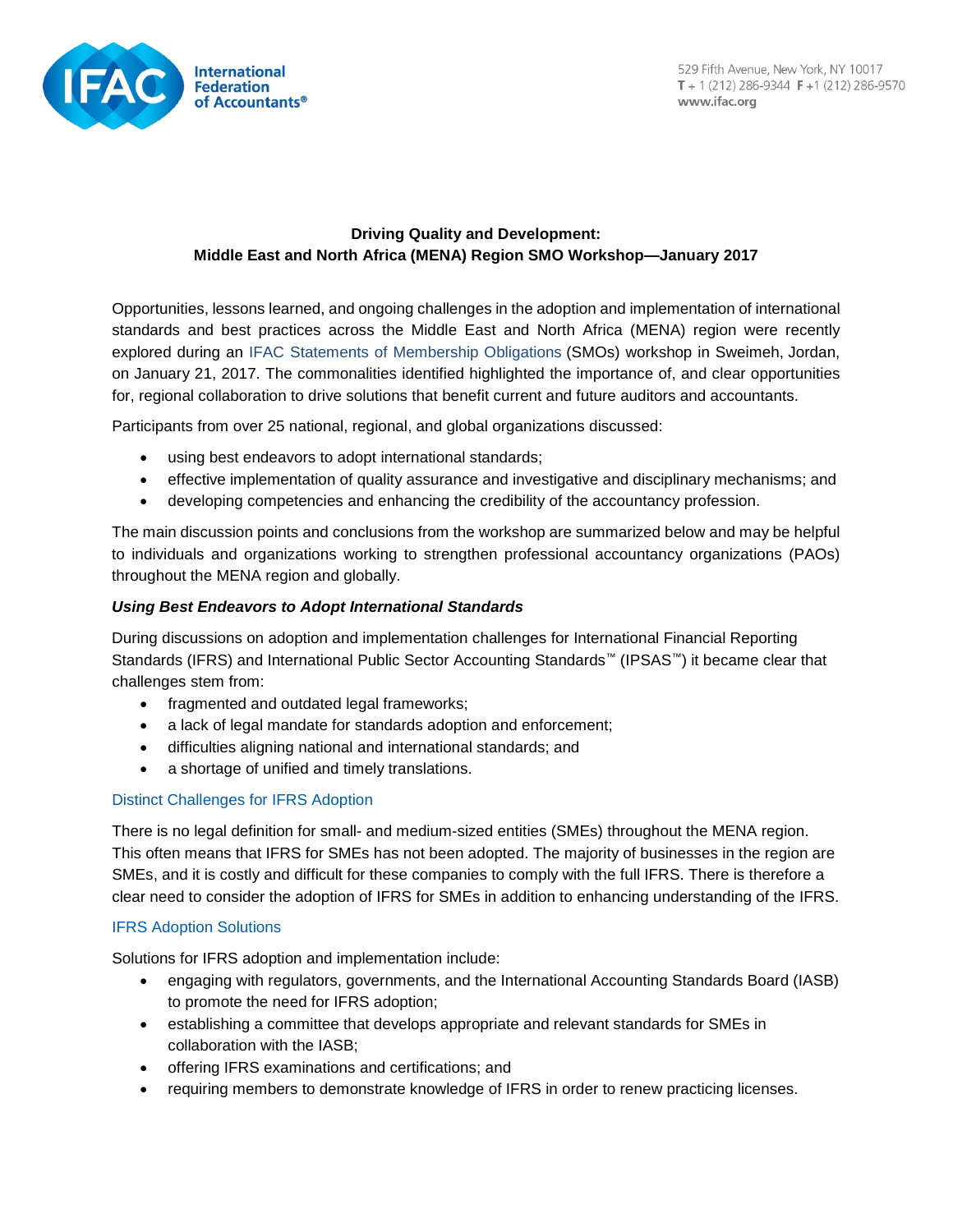

### IPSAS Adoption Challenges

Increasingly, jurisdictions recognize the importance of enhancing quality and transparency in public sector financial management. However, given the complexities and sensitivities around financial reporting in the public sector, and the fact that PAOs do not often have a legal mandate in this area, they face challenges in promoting the adoption and implementation of the IPSAS.

Within the MENA region, PAOs often encounter:

- a lack of understanding of IPSAS and its benefits;
- a shortage of professional accountants working within the public sector with knowledge of the standards;
- a resistance to change and transparency; and
- weak IT infrastructure, which is necessary to implement the standards.

### IPSAS Adoption Solutions

During these discussions, solutions were offered at three levels: global, regional, and national. Globally, international development agencies could influence governments to adopt IPSAS by encouraging them to be more transparent in consideration of the public interest. At a regional level, a MENA representative on the International Public Section Accounting Standards Board® (IPSASB®) would help to better support the standard-setting process. The regional organizations—the Gulf Cooperation Council Accounting and Auditing Organization (GCCAAO) and the Arab Federation of Accountants and Auditors (AFAA)—are well-placed to be coordinate the nomination process amongst PAOs. Finally, at national levels, suggested solutions included:

- increasing the training time and resources spent on covering IPSAS; and
- sharing information from governments that have already adopted IPSAS.

### *Effective Implementation of Mechanisms*

Participants also discussed the challenges and possible solutions for the effective establishment and implementation of quality assurance (QA) and investigative and disciplinary (I&D) systems. Although the two systems are distinctive, common issues exist, such as independence and public perception. Participants identified several mechanism-specific challenges that PAOs face and discussed how they can be addressed.

### QA System Adoption Challenges

The establishment and effective functioning of QA review systems has been the focus of audit regulatory activity in many jurisdictions in recent years, and although the accountancy profession has been a driving force in QA systems' progress, there are still hurdles to overcome.

Within the MENA region as a whole there is a lack of independent reviewers and financing. While some jurisdictions may have one or the other, both components are needed in order to operate a QA review system. Additionally, many PAOs face resistance from external stakeholders due to negative perception of QA reviews, a challenge not limited to the MENA region.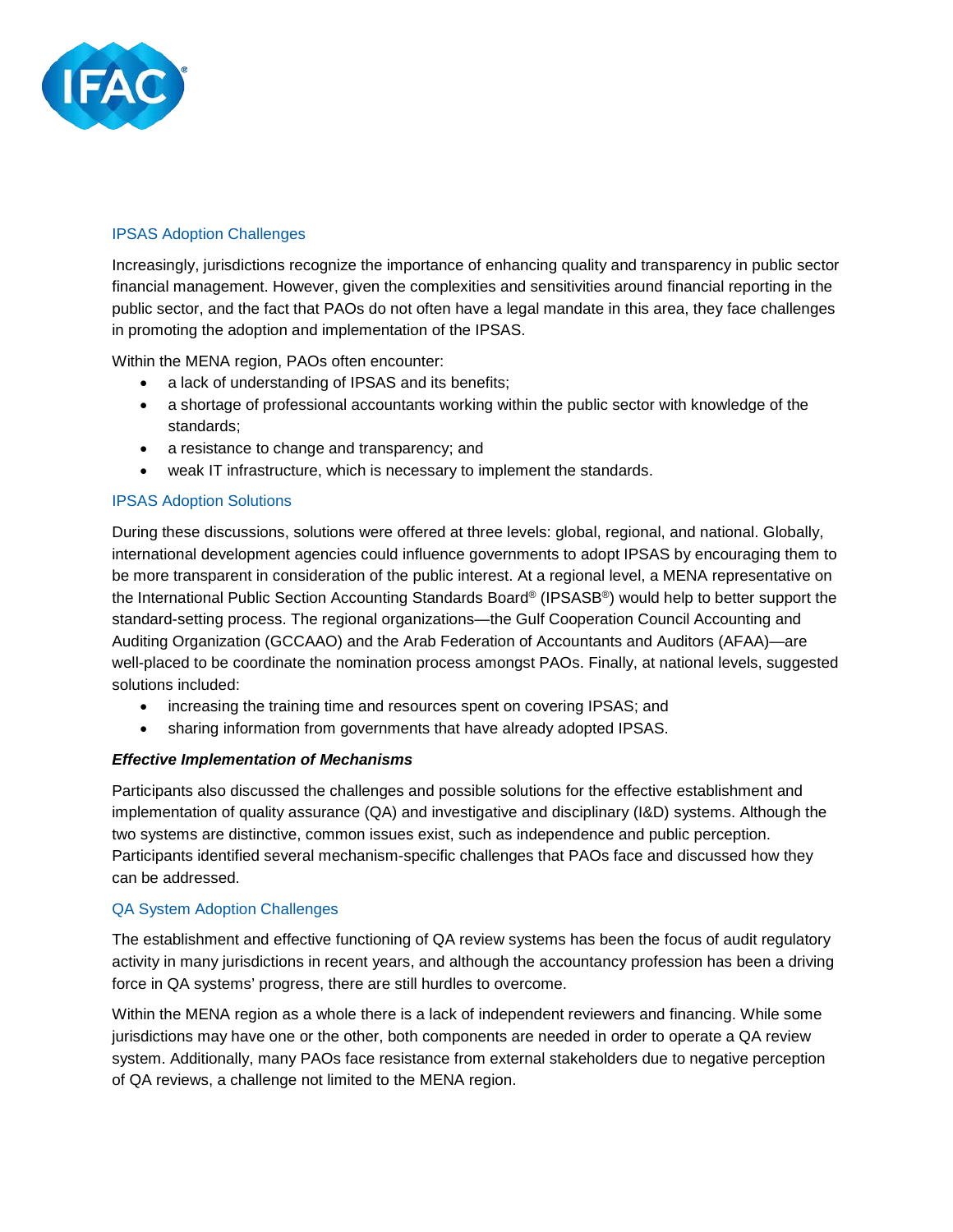

### QA System Adoption Solutions

Several of the solutions presented during the workshop emphasized the importance of and need for global and regional partnerships, such as:

- exchanging reviewers from other countries to ensure independence; and
- establishing a partnership with a PAO that has expertise in QA to enhance the quality and performance of independent reviewers.

Other solutions implemented by PAOs include:

- establishing a committee within the institute to carry out training and design QA manuals and procedures in Arabic; and
- promoting the QA review process as part of accreditation as opposed to enforcement.

### I&D System Adoption Challenges

The investigation and discipline of professional accountants is often shared between PAOs and regulators. This requires constant collaboration and communication not only between stakeholders but between stakeholders and the public.

One of the challenges most frequently cited is the lack of I&D committee independence, leading to low public trust. The need to publicly and clearly explain the accountant's role to both stakeholders and clients, and distinguish between serving the public interest and serving the client, is particularly important as part of raising I&D awareness.

### I&D System Adoption Solutions

Solutions PAOs have deployed include:

- involving a third/external party on I&D committees to enhance public trust;
- publicizing enforcement actions to demonstrate that individuals are being held accountable;
- implementing a range of penalties, from training to suspension, depending on the case; and
- supporting members' businesses that are affected by the disciplinary process by providing the human resources needed for them to continue functioning.

### *Developing Competencies and Credibility of the Accountancy Profession*

Incorporation of the *Code of Ethics for Professional Accountants™,* issued by the International Ethics Standards Board for Accountants® (IESBA®), and International Education Standards™ (IES™) requirements into ethical and educational standards can be a culturally sensitive and resource-intensive endeavor. National education and ethical requirements are often based on, or strive to incorporate, international requirements. However, this means that PAOs and regulators, which often share the task of setting these foundational requirements, must constantly collaborate to keep the adopted standards up to date. This is a prominent issue in the MENA region, made even more so as the revised IES and Non Compliance with Laws and Regulations (NOCLAR) standard become effective.

However, having both educational and ethical requirements in place in order to increase public confidence and trust in the accountancy profession remains important, and possible solutions to challenges in both areas were shared.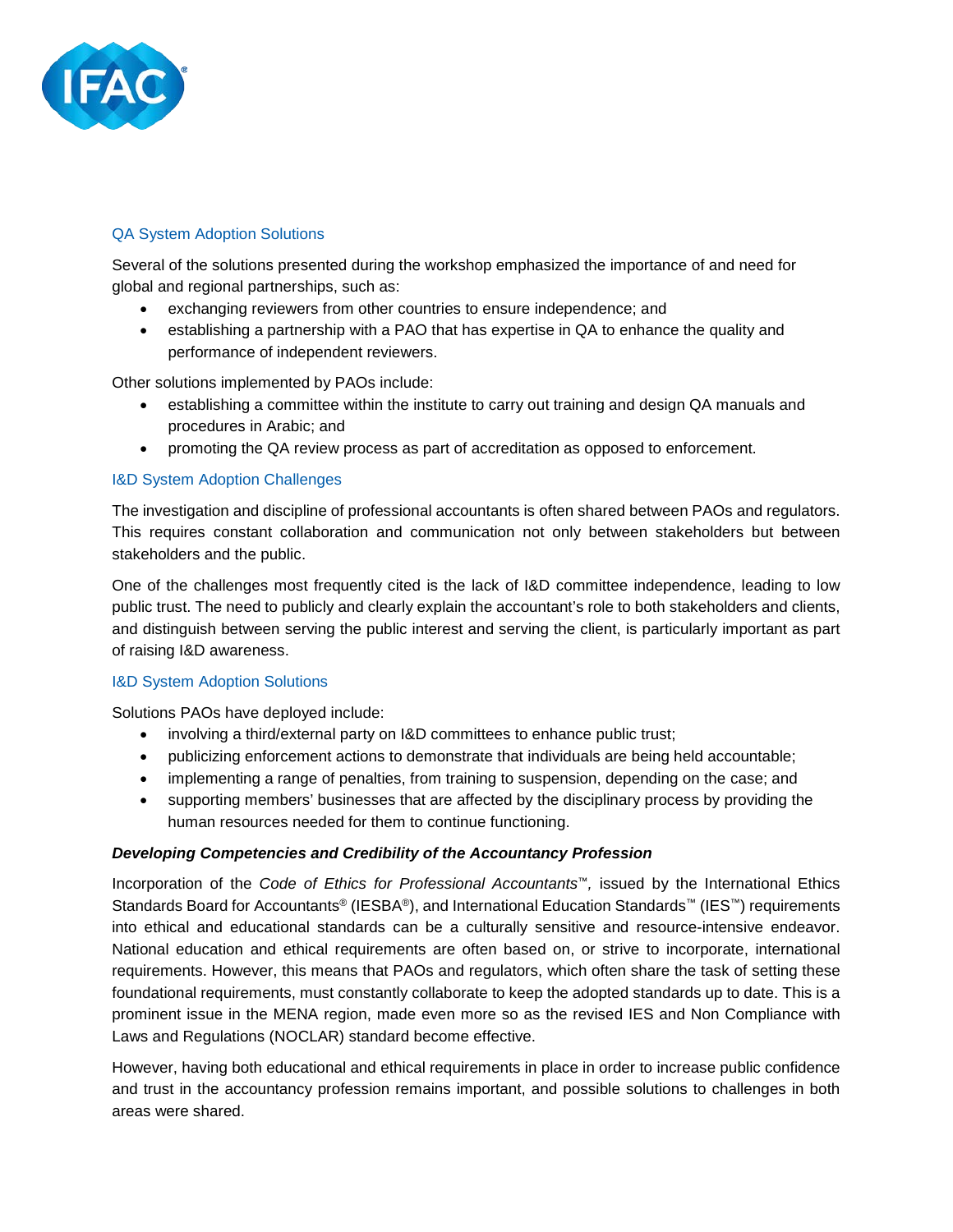

### Code of Ethics Adoption Challenges

Similar to other areas, establishing ethical standards is a shared responsibility as requirements can be set by national laws and regulations, regulators, and PAOs within the jurisdiction. As mentioned, this makes it challenging to keep adopted ethical standards updated. PAOs in the region often lack Arabic translations of the IESBA Code of Ethics and, therefore, cannot disseminate the Code to their members. This may compound the problem of the public's perception of the profession.

### Code of Ethics Adoption Solutions

Possible solutions at both national and regional levels include:

- referring directly to the IESBA Code of Ethics (and not to its content) whenever possible in bylaws so that all updates to the standard are automatically included;
- requiring members to complete a certain number of their continuing professional development (CPD) hours with ethics-related training;
- including real ethical case studies within training instead of teaching the Code itself;
- maintaining a log of ethical issues members have faced and providing advice; and
- regional organizations could adopt the IESBA Code of Ethics as a symbolic gesture in order to raise awareness and encourage governments to adopt the Code locally.

## IES Adoption Challenges

The IES were significantly revised in 2015, making them less prescriptive and more principles based, with a focus on learning outcomes to support professional competence. The adoption of these standards, however, requires extensive resources, knowledge, infrastructure, and time in order for PAOs to develop plans to address important changes. Keeping up with the latest IES is a significant challenge in the region. University curricula and syllabi are often outdated, which means that many students are unable to pass the qualifying exams. Without properly qualified individuals, the positive effect the accountancy profession can have on economic growth and development is limited.

### IES Adoption Solutions

The harmonization of educational requirements within the region could facilitate a greater exchange of professionals. Accordingly, several solutions to address the challenge of IES adoption involved the assistance of regional organizations, such as:

- creating a unified, regional curriculum and qualifying exam;
- defining professional competencies; and
- developing a regional framework and benchmark around initial professional development and CPD using the *[European Common](http://www.commoncontent.com/) Content Project* as an example.

At the same time, PAOs are also working at the local level to drive the incorporation of IES requirements into national requirements by:

- working with universities to update and consolidate curricula and syllabi;
- implementing testing at the end of CPD sessions to ensure students understood the content; and
- incorporating mandatory CPD into law.